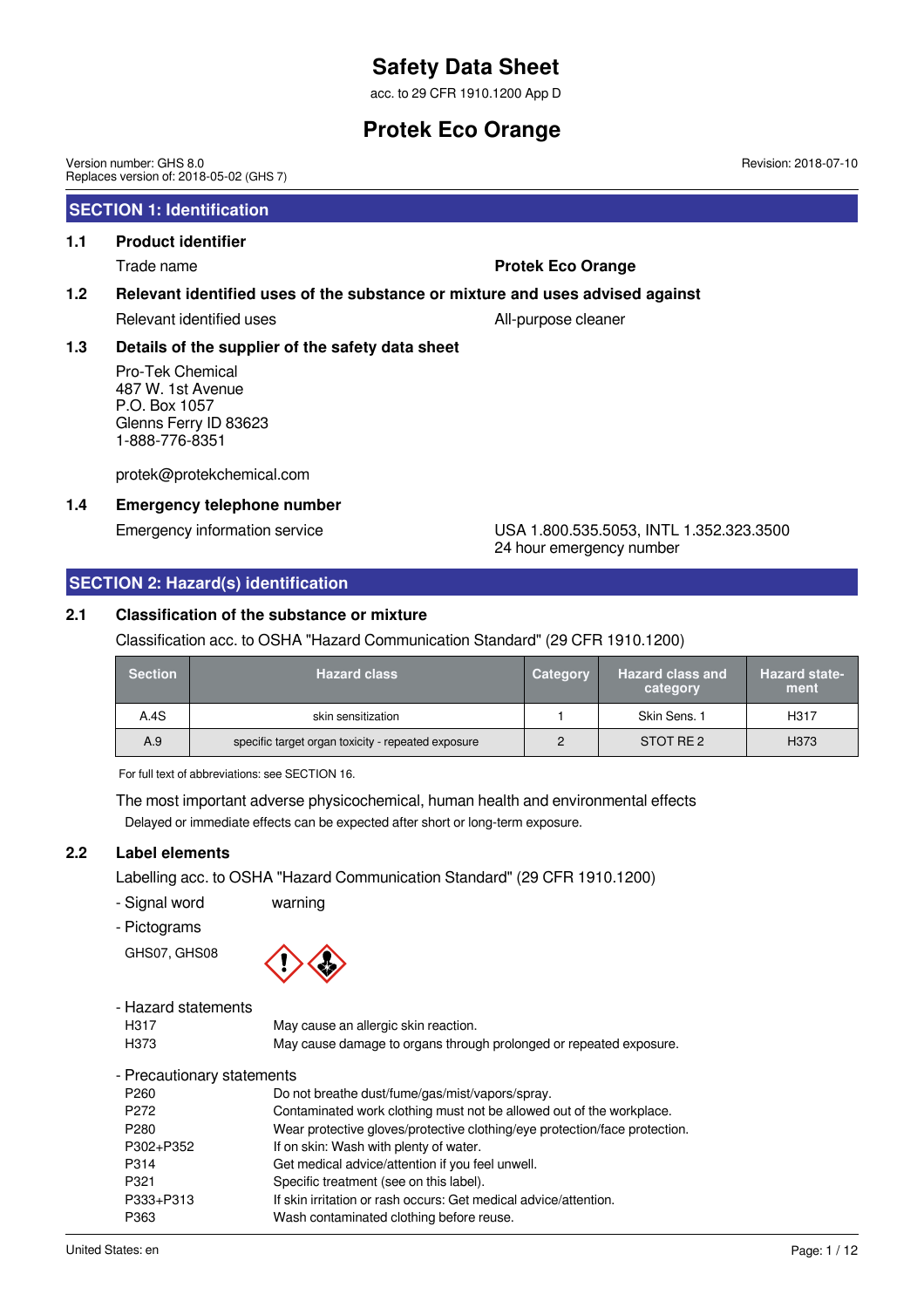acc. to 29 CFR 1910.1200 App D

## **Protek Eco Orange**

Version number: GHS 8.0 Replaces version of: 2018-05-02 (GHS 7)

- Precautionary statements

P501 Dispose of contents/container in accordance with local/regional/national/international regulations.

- Hazardous ingredients for labelling Fig. 5. EDTA, anhydrous, Orange oil, sweet

### **2.3 Other hazards**

Hazards not otherwise classified

Contains Orange oil, sweet. May produce an allergic reaction.

#### Results of PBT and vPvB assessment

This mixture does not contain any substances that are assessed to be a PBT or a vPvB.

#### **SECTION 3: Composition/information on ingredients**

#### **3.1 Substances**

Not relevant (mixture)

### **3.2 Mixtures**

#### Description of the mixture

| Name of substance                        | <b>Identifier</b>       | $Wt\%$    | <b>Classification acc. to GHS</b>                                                                                                  |
|------------------------------------------|-------------------------|-----------|------------------------------------------------------------------------------------------------------------------------------------|
| proprietary nonionic surfactant<br>blend |                         | $3 - 12$  | Skin Irrit. 2 / H315<br>Eye Irrit. 2A / H319                                                                                       |
| EDTA, anhydrous                          | CAS No<br>$64 - 02 - 8$ | $1 - < 3$ | Acute Tox. 4 / H302<br>Acute Tox. 4 / H332<br>Eye Dam. 1 / H318<br>STOT RE 2 / H373                                                |
| sodium metasilicate, anhydrous           | CAS No<br>6834-92-0     | $1 - < 3$ | Acute Tox. 4 / H302<br>Acute Tox, 3 / H331<br>Skin Corr. 1B / H314<br>Eye Dam. 1 / H318<br>STOT SE 3 / H335<br>Met. Corr. 1 / H290 |
| Orange oil, sweet                        | CAS No<br>8008-57-9     | $0.1 - 1$ | Skin Irrit. 2 / H315<br>Skin Sens, 1 / H317<br>Asp. Tox. 1 / H304<br>Flam. Lig. 3 / H226                                           |

For full text of abbreviations: see SECTION 16.

## **SECTION 4: First-aid measures**

#### **4.1 Description of first- aid measures**

#### General notes

Do not leave affected person unattended. Remove victim out of the danger area. Keep affected person warm, still and covered. Take off immediately all contaminated clothing. In all cases of doubt, or when symptoms persist, seek medical advice. In case of unconsciousness place person in the recovery position. Never give anything by mouth.

#### Following inhalation

If breathing is irregular or stopped, immediately seek medical assistance and start first aid actions. Provide fresh air.

#### Following skin contact

Wash with plenty of soap and water.

#### Following eye contact

Remove contact lenses, if present and easy to do. Continue rinsing. Irrigate copiously with clean, fresh water for at least 10 minutes, holding the eyelids apart.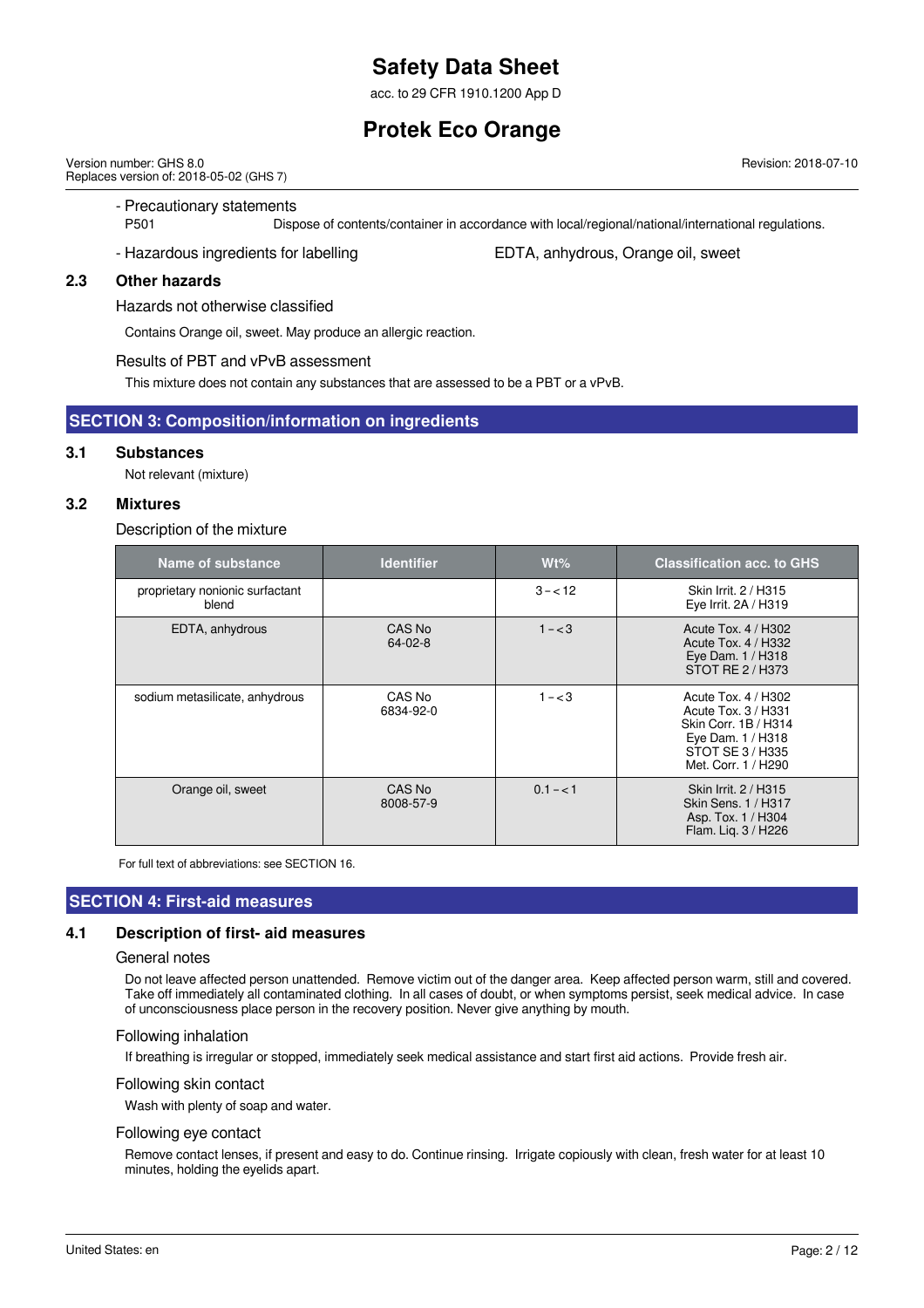acc. to 29 CFR 1910.1200 App D

## **Protek Eco Orange**

Version number: GHS 8.0 Replaces version of: 2018-05-02 (GHS 7)

### Following ingestion

Rinse mouth with water (only if the person is conscious). Do NOT induce vomiting.

#### **4.2 Most important symptoms and effects, both acute and delayed**

Symptoms and effects are not known to date.

#### **4.3 Indication of any immediate medical attention and special treatment needed** none

## **SECTION 5: Fire-fighting measures**

#### **5.1 Extinguishing media**

Suitable extinguishing media

Water spray, Alcohol resistant foam, BC-powder, Carbon dioxide (CO2)

Unsuitable extinguishing media Water jet

#### **5.2 Special hazards arising from the substance or mixture**

Hazardous combustion products

Nitrogen oxides (NOx), Carbon monoxide (CO), Carbon dioxide (CO2)

### **5.3 Advice for firefighters**

In case of fire and/or explosion do not breathe fumes. Co-ordinate firefighting measures to the fire surroundings. Do not allow firefighting water to enter drains or water courses. Collect contaminated firefighting water separately. Fight fire with normal precautions from a reasonable distance.

#### **SECTION 6: Accidental release measures**

#### **6.1 Personal precautions, protective equipment and emergency procedures**

For non-emergency personnel Remove persons to safety.

For emergency responders Wear breathing apparatus if exposed to vapors/dust/aerosols/gases.

#### **6.2 Environmental precautions**

Keep away from drains, surface and ground water. Retain contaminated washing water and dispose of it.

#### **6.3 Methods and material for containment and cleaning up**

Advices on how to contain a spill

Covering of drains

Advices on how to clean up a spill

Wipe up with absorbent material (e.g. cloth, fleece). Collect spillage: sawdust, kieselgur (diatomite), sand, universal binder

#### Appropriate containment techniques

Use of adsorbent materials.

Other information relating to spills and releases

Place in appropriate containers for disposal. Ventilate affected area.

#### **6.4 Reference to other sections**

Hazardous combustion products: see section 5. Personal protective equipment: see section 8. Incompatible materials: see section 10. Disposal considerations: see section 13.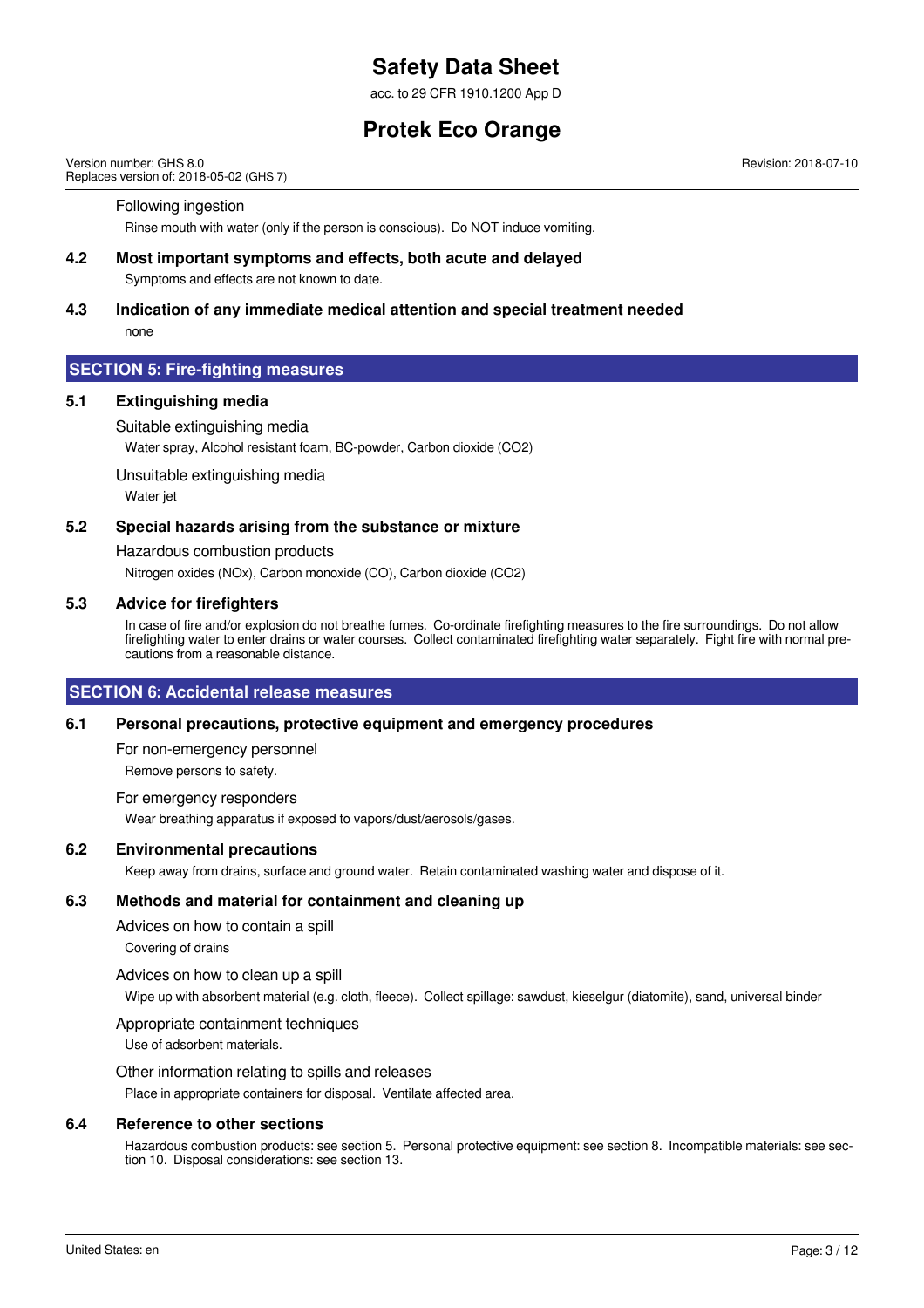acc. to 29 CFR 1910.1200 App D

## **Protek Eco Orange**

Version number: GHS 8.0 Replaces version of: 2018-05-02 (GHS 7)

### **SECTION 7: Handling and storage**

### **7.1 Precautions for safe handling**

#### Recommendations

- Measures to prevent fire as well as aerosol and dust generation

Use local and general ventilation. Use only in well-ventilated areas.

- Handling of incompatible substances or mixtures

Do not mix with acids.

#### Advice on general occupational hygiene

Wash hands after use. Do not eat, drink and smoke in work areas. Remove contaminated clothing and protective equipment before entering eating areas. Never keep food or drink in the vicinity of chemicals. Never place chemicals in containers that are normally used for food or drink. Keep away from food, drink and animal feedingstuffs.

### **7.2 Conditions for safe storage, including any incompatibilities**

Control of the effects

Protect against external exposure, such as

Frost

#### **7.3 Specific end use(s)**

See section 16 for a general overview.

### **SECTION 8: Exposure controls/personal protection**

#### **8.1 Control parameters**

This information is not available.

| Relevant DNELs of components of the mixture |               |               |                           |                                              |                   |                               |  |
|---------------------------------------------|---------------|---------------|---------------------------|----------------------------------------------|-------------------|-------------------------------|--|
| Name of substance                           | <b>CAS No</b> | End-<br>point | <b>Threshold</b><br>level | <b>Protection goal,</b><br>route of exposure | <b>Used in</b>    | <b>Exposure time</b>          |  |
| EDTA, anhydrous                             | 64-02-8       | <b>DNEL</b>   | 1.5 mg/m <sup>3</sup>     | human, inhalatory                            | worker (industry) | acute - local ef-<br>fects    |  |
| EDTA, anhydrous                             | $64 - 02 - 8$ | <b>DNEL</b>   | $1.5 \text{ mg/m}^3$      | human, inhalatory                            | worker (industry) | chronic - local ef-<br>fects  |  |
| sodium metasilicate.<br>anhydrous           | 6834-92-0     | <b>DNEL</b>   | 6.22 mg/m <sup>3</sup>    | human, inhalatory                            | worker (industry) | chronic - systemic<br>effects |  |
| sodium metasilicate,<br>anhydrous           | 6834-92-0     | <b>DNEL</b>   | 1.49 mg/kg<br>bw/day      | human, dermal                                | worker (industry) | chronic - systemic<br>effects |  |
| Orange oil, sweet                           | 8008-57-9     | <b>DNEL</b>   | 8.89 mg/kg                | human, dermal                                | worker (industry) | chronic - systemic<br>effects |  |
| Orange oil, sweet                           | 8008-57-9     | <b>DNEL</b>   | 31.1 mg/m <sup>3</sup>    | human, inhalatory                            | worker (industry) | chronic - systemic<br>effects |  |

| Relevant PNECs of components of the mixture |               |               |                           |                   |                                     |                                 |  |
|---------------------------------------------|---------------|---------------|---------------------------|-------------------|-------------------------------------|---------------------------------|--|
| Name of substance                           | <b>CAS No</b> | End-<br>point | <b>Threshold</b><br>level | Organism          | <b>Environmental</b><br>compartment | <b>Exposure time</b>            |  |
| EDTA, anhydrous                             | 64-02-8       | <b>PNEC</b>   | $2.2 \frac{mg}{l}$        | aquatic organisms | freshwater                          | short-term (single<br>instance) |  |
| EDTA, anhydrous                             | $64 - 02 - 8$ | <b>PNEC</b>   | $43 \frac{mg}{l}$         | microorganisms    | sewage treatment<br>plant (STP)     | short-term (single<br>instance) |  |

United States: en Page: 4 / 12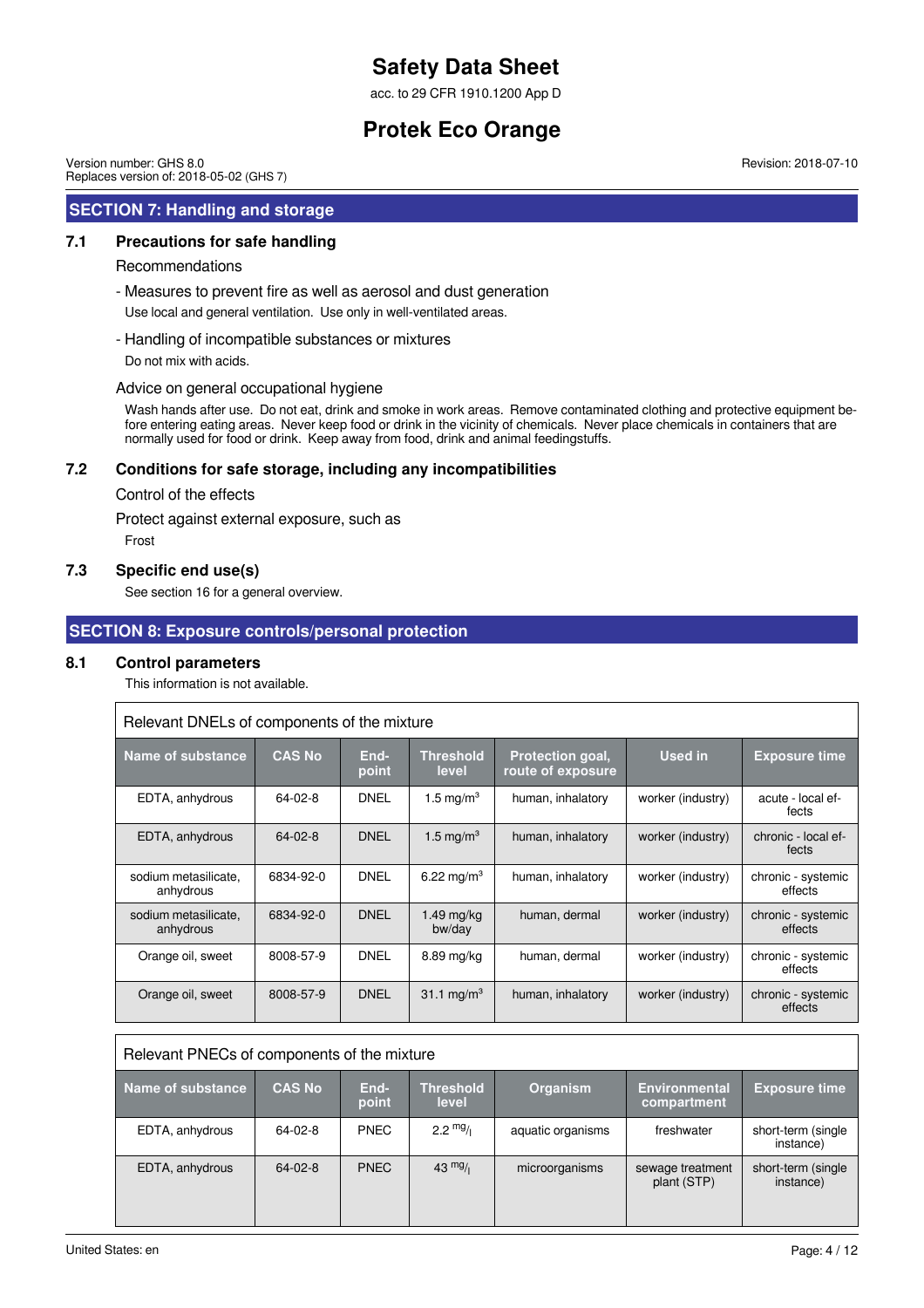acc. to 29 CFR 1910.1200 App D

## **Protek Eco Orange**

Revision: 2018-07-10

#### Version number: GHS 8.0 Replaces version of: 2018-05-02 (GHS 7)

 $\overline{r}$ 

| Relevant PNECs of components of the mixture |               |               |                                 |                       |                                     |                                 |  |
|---------------------------------------------|---------------|---------------|---------------------------------|-----------------------|-------------------------------------|---------------------------------|--|
| <b>Name of substance</b>                    | <b>CAS No</b> | End-<br>point | <b>Threshold</b><br>level       | <b>Organism</b>       | <b>Environmental</b><br>compartment | <b>Exposure time</b>            |  |
| EDTA, anhydrous                             | $64 - 02 - 8$ | PNEC          | $0.72 \frac{mg}{kg}$            | terrestrial organisms | soil                                | short-term (single<br>instance) |  |
| EDTA, anhydrous                             | $64 - 02 - 8$ | <b>PNEC</b>   | 1.2 $mg/$                       | aquatic organisms     | water                               | intermittent re-<br>lease       |  |
| EDTA, anhydrous                             | $64 - 02 - 8$ | <b>PNEC</b>   | $0.22 \frac{mg}{l}$             | aquatic organisms     | marine water                        | short-term (single<br>instance) |  |
| Orange oil, sweet                           | 8008-57-9     | <b>PNEC</b>   | 5.4 $\mu$ g/                    | aquatic organisms     | freshwater                          | short-term (single<br>instance) |  |
| Orange oil, sweet                           | 8008-57-9     | <b>PNEC</b>   | $0.54 \frac{\mu g}{\mu}$        | aquatic organisms     | marine water                        | short-term (single<br>instance) |  |
| Orange oil, sweet                           | 8008-57-9     | <b>PNEC</b>   | $2.1 \frac{mg}{l}$              | aquatic organisms     | sewage treatment<br>plant (STP)     | short-term (single<br>instance) |  |
| Orange oil, sweet                           | 8008-57-9     | PNEC          | $1.3 \frac{mg}{kg}$             | aquatic organisms     | freshwater sedi-<br>ment            | short-term (single<br>instance) |  |
| Orange oil, sweet                           | 8008-57-9     | <b>PNEC</b>   | $0.13 \frac{mg}{ka}$            | aquatic organisms     | marine sediment                     | short-term (single<br>instance) |  |
| Orange oil, sweet                           | 8008-57-9     | <b>PNEC</b>   | 44.44 $mg/kq$                   | aquatic organisms     | water                               | short-term (single<br>instance) |  |
| Orange oil, sweet                           | 8008-57-9     | <b>PNEC</b>   | 0.261 $mg/kq$                   | terrestrial organisms | soil                                | short-term (single<br>instance) |  |
| Orange oil, sweet                           | 8008-57-9     | <b>PNEC</b>   | 5.77 $\mu$ <sup>g</sup> / $\mu$ | aquatic organisms     | water                               | intermittent re-<br>lease       |  |

### **8.2 Exposure controls**

Appropriate engineering controls

General ventilation.

Individual protection measures (personal protective equipment)

Eye/face protection

Wear eye/face protection.

Skin protection

- Hand protection

Wear suitable gloves. Chemical protection gloves are suitable, which are tested according to EN 374. Check leak-tightness/impermeability prior to use. In the case of wanting to use the gloves again, clean them before taking off and air them well. For special purposes, it is recommended to check the resistance to chemicals of the protective gloves mentioned above together with the supplier of these gloves.

- Other protection measures

Take recovery periods for skin regeneration. Preventive skin protection (barrier creams/ointments) is recommended. Wash hands thoroughly after handling.

Respiratory protection

In case of inadequate ventilation wear respiratory protection.

#### Environmental exposure controls

Use appropriate container to avoid environmental contamination. Keep away from drains, surface and ground water.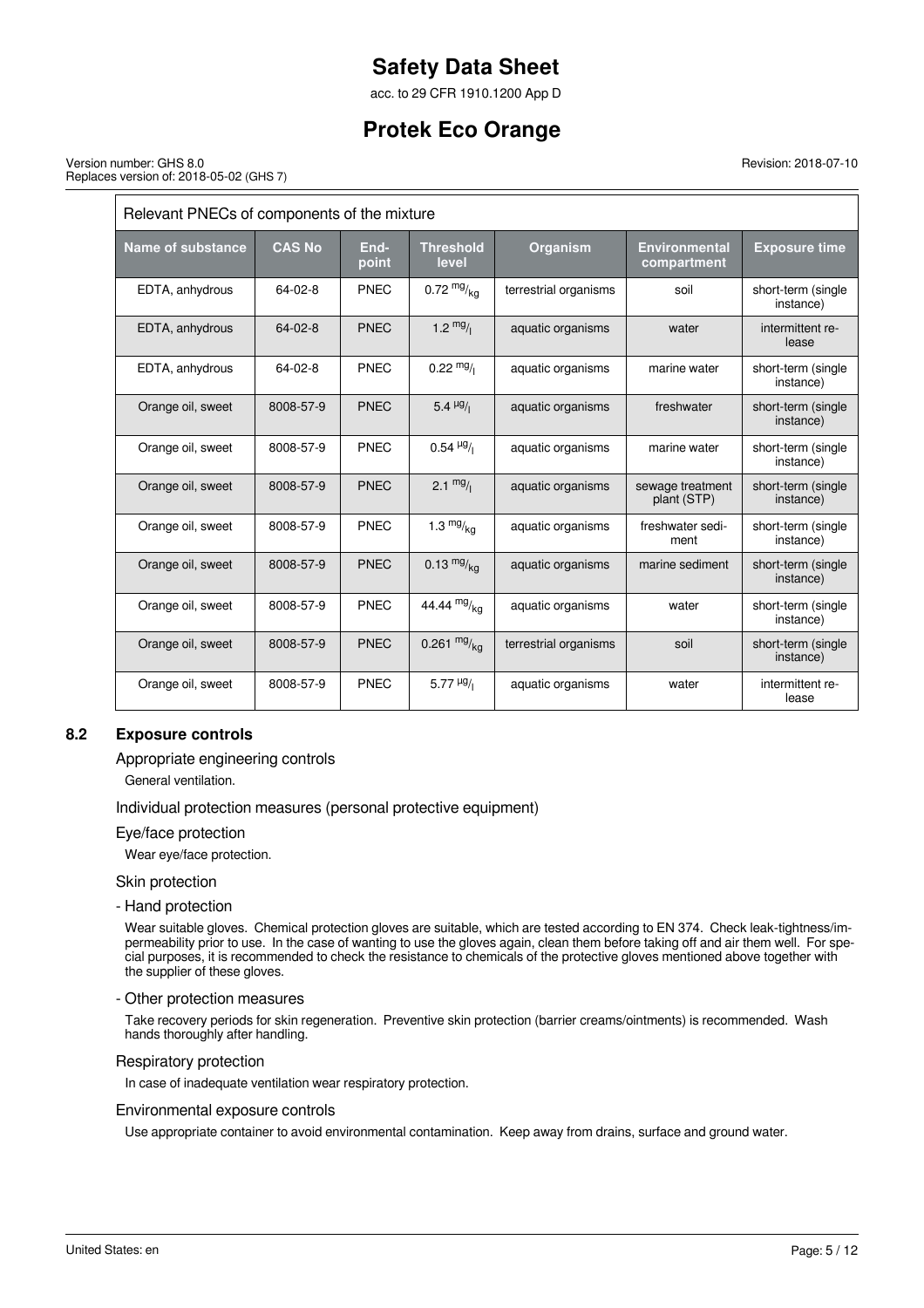acc. to 29 CFR 1910.1200 App D

## **Protek Eco Orange**

Version number: GHS 8.0 Replaces version of: 2018-05-02 (GHS 7)

## **SECTION 9: Physical and chemical properties**

## **9.1 Information on basic physical and chemical properties**

| <b>Appearance</b>                       |                                               |
|-----------------------------------------|-----------------------------------------------|
| Physical state                          | liquid                                        |
| Color                                   | orange                                        |
| Odor                                    | citrus                                        |
| Other safety parameters                 |                                               |
| pH (value)                              | 12-12.4 (25 °C) (base)                        |
| Melting point/freezing point            | not determined                                |
| Initial boiling point and boiling range | 100 °C                                        |
| Flash point                             | not determined closed cup                     |
| Evaporation rate                        | not determined                                |
| Flammability (solid, gas)               | not relevant, (fluid)                         |
| <b>Explosive limits</b>                 | not determined                                |
| Vapor pressure                          | 31.69 hPa at 25 °C                            |
| Density                                 | not determined                                |
| Vapor density                           | this information is not available             |
| Relative density                        | information on this property is not available |
| Solubility(ies)                         |                                               |
| - Water solubility                      | miscible in any proportion                    |
| Partition coefficient                   |                                               |
| - n-octanol/water (log KOW)             | this information is not available             |
| Auto-ignition temperature               | not determined                                |
| Viscosity                               | not determined                                |
| <b>Explosive properties</b>             | none                                          |
| Oxidizing properties                    | none                                          |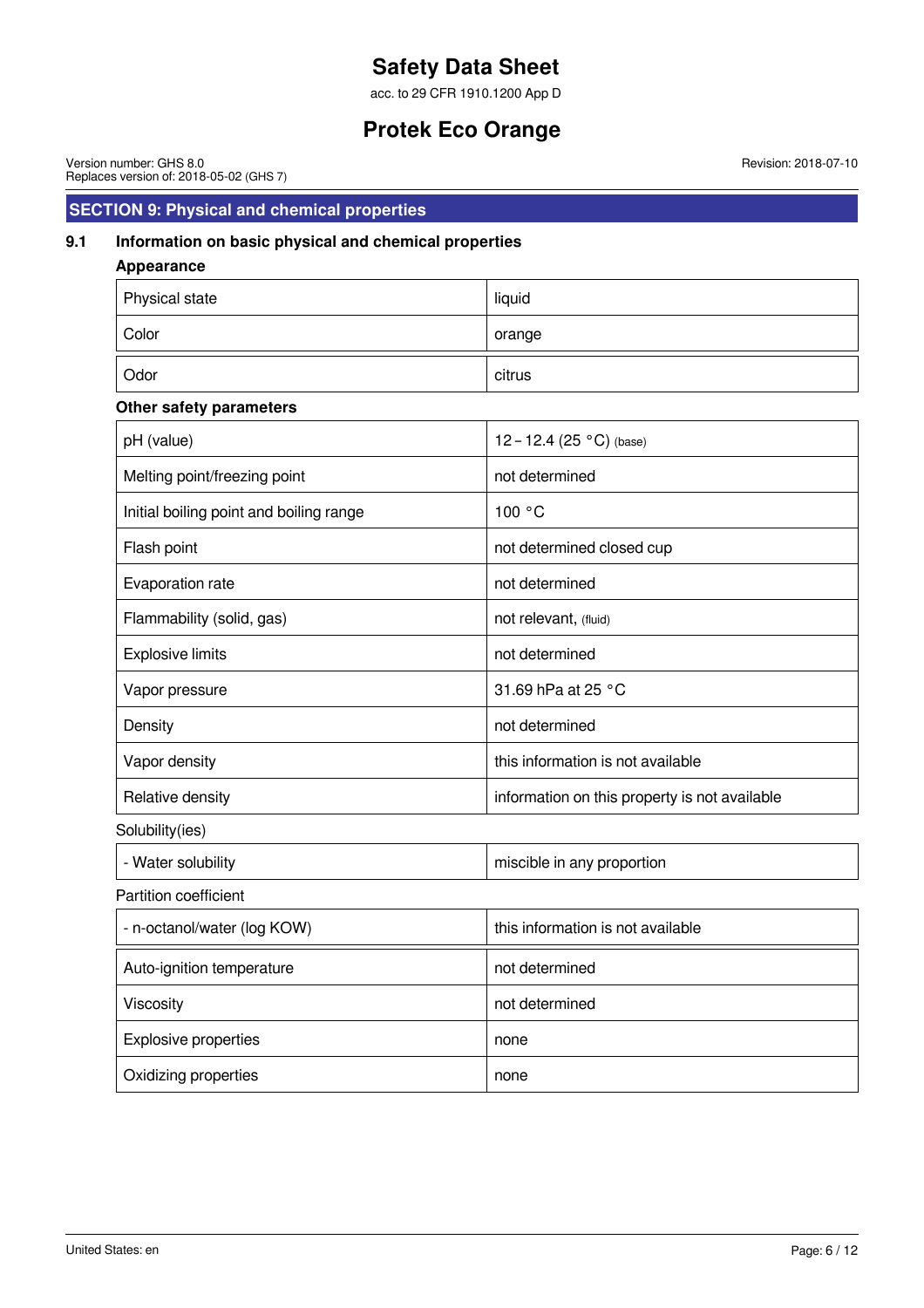acc. to 29 CFR 1910.1200 App D

## **Protek Eco Orange**

Version number: GHS 8.0 Replaces version of: 2018-05-02 (GHS 7)

## **SECTION 10: Stability and reactivity**

#### **10.1 Reactivity**

Concerning incompatibility: see below "Conditions to avoid" and "Incompatible materials".

#### **10.2 Chemical stability**

See below "Conditions to avoid".

**10.3 Possibility of hazardous reactions** No known hazardous reactions.

#### **10.4 Conditions to avoid**

There are no specific conditions known which have to be avoided.

#### **10.5 Incompatible materials**

**Oxidizers** 

Release of flammable materials with: Light metals (due to the release of hydrogen in an acid/alkaline medium)

#### **10.6 Hazardous decomposition products**

Reasonably anticipated hazardous decomposition products produced as a result of use, storage, spill and heating are not known. Hazardous combustion products: see section 5.

## **SECTION 11: Toxicological information**

#### **11.1 Information on toxicological effects**

Test data are not available for the complete mixture.

#### Classification procedure

The method for classification of the mixture is based on ingredients of the mixture (additivity formula).

#### **Classification acc. to OSHA "Hazard Communication Standard" (29 CFR 1910.1200)**

#### Acute toxicity

Shall not be classified as acutely toxic.

| Acute toxicity estimate (ATE) of components of the mixture |               |                       |                         |  |  |  |  |
|------------------------------------------------------------|---------------|-----------------------|-------------------------|--|--|--|--|
| Name of substance                                          | <b>CAS No</b> | <b>Exposure route</b> | <b>ATE</b>              |  |  |  |  |
| EDTA, anhydrous                                            | 64-02-8       | oral                  | 1,913 $mg/_{kg}$        |  |  |  |  |
| EDTA, anhydrous                                            | $64 - 02 - 8$ | inhalation: dust/mist | 1.5 $mg/1/4h$           |  |  |  |  |
| sodium metasilicate, anhydrous                             | 6834-92-0     | oral                  | 1,349 $mg/_{kg}$        |  |  |  |  |
| sodium metasilicate, anhydrous                             | 6834-92-0     | inhalation: vapor     | 2.06 $mg/1/4h$          |  |  |  |  |
| sodium metasilicate, anhydrous                             | 6834-92-0     | inhalation: dust/mist | $0.5 \frac{mg}{l}$ //4h |  |  |  |  |

#### Skin corrosion/irritation

Shall not be classified as corrosive/irritant to skin.

#### Serious eye damage/eye irritation

Shall not be classified as seriously damaging to the eye or eye irritant.

#### Respiratory or skin sensitization

May cause an allergic skin reaction.

#### Germ cell mutagenicity

Shall not be classified as germ cell mutagenic.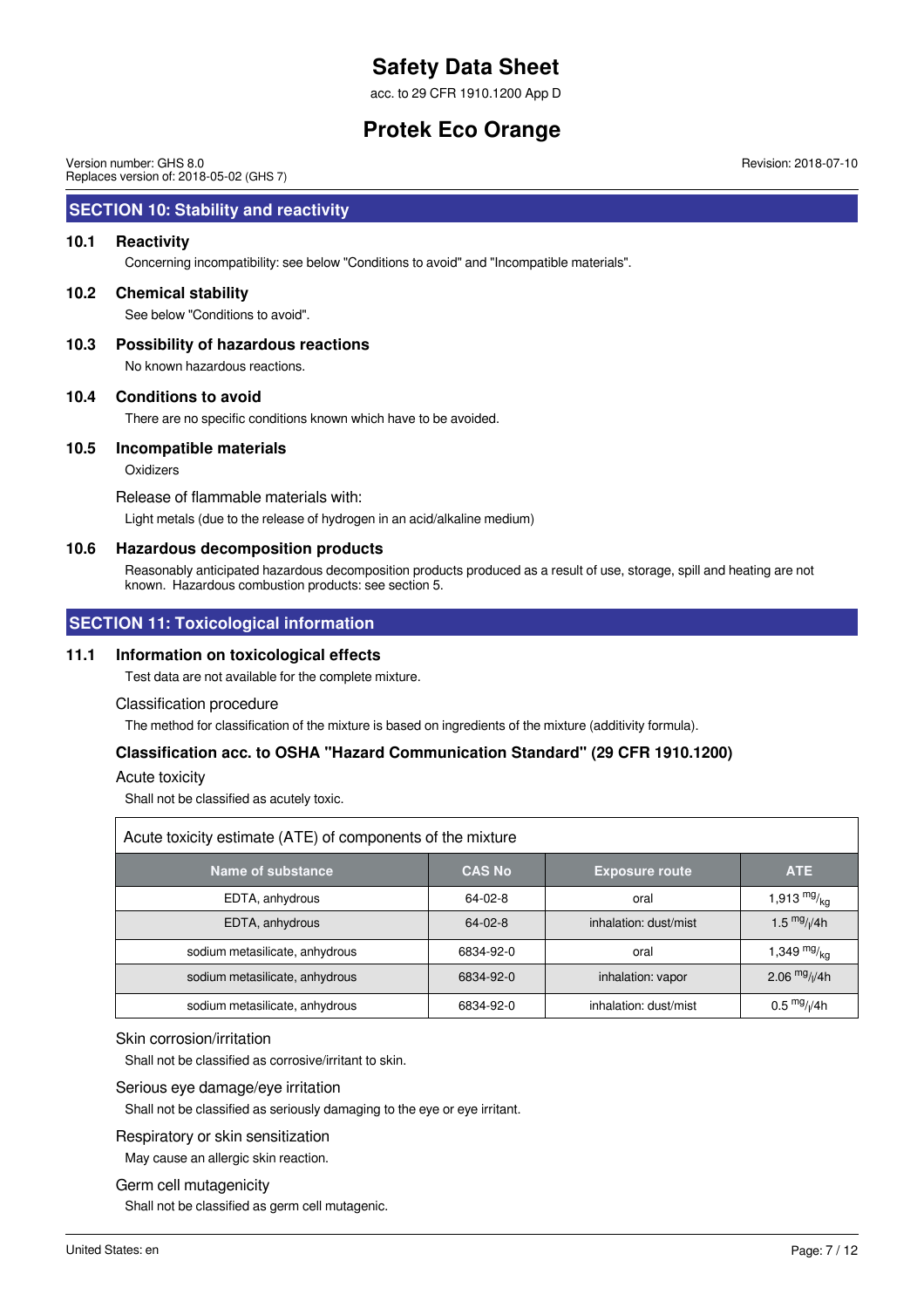acc. to 29 CFR 1910.1200 App D

## **Protek Eco Orange**

#### Version number: GHS 8.0 Replaces version of: 2018-05-02 (GHS 7)

Revision: 2018-07-10

#### **Carcinogenicity**

Shall not be classified as carcinogenic.

#### Reproductive toxicity

Shall not be classified as a reproductive toxicant.

Specific target organ toxicity - single exposure

Shall not be classified as a specific target organ toxicant (single exposure).

#### Specific target organ toxicity - repeated exposure

May cause damage to organs through prolonged or repeated exposure.

#### Aspiration hazard

Shall not be classified as presenting an aspiration hazard.

### **SECTION 12: Ecological information**

#### **12.1 Toxicity**

Shall not be classified as hazardous to the aquatic environment.

#### **12.2 Persistence and degradability**

Data are not available.

- **12.3 Bioaccumulative potential** Data are not available.
- **12.4 Mobility in soil**

Data are not available.

**12.5 Results of PBT and vPvB assessment** Data are not available.

#### **12.6 Other adverse effects**

Endocrine disrupting potential None of the ingredients are listed.

### **SECTION 13: Disposal considerations**

#### **13.1 Waste treatment methods**

#### Sewage disposal-relevant information

Do not empty into drains. Avoid release to the environment. Refer to special instructions/safety data sheets.

#### Waste treatment of containers/packages

Completely emptied packages can be recycled. Handle contaminated packages in the same way as the substance itself.

#### **Remarks**

Please consider the relevant national or regional provisions. Waste shall be separated into the categories that can be handled separately by the local or national waste management facilities.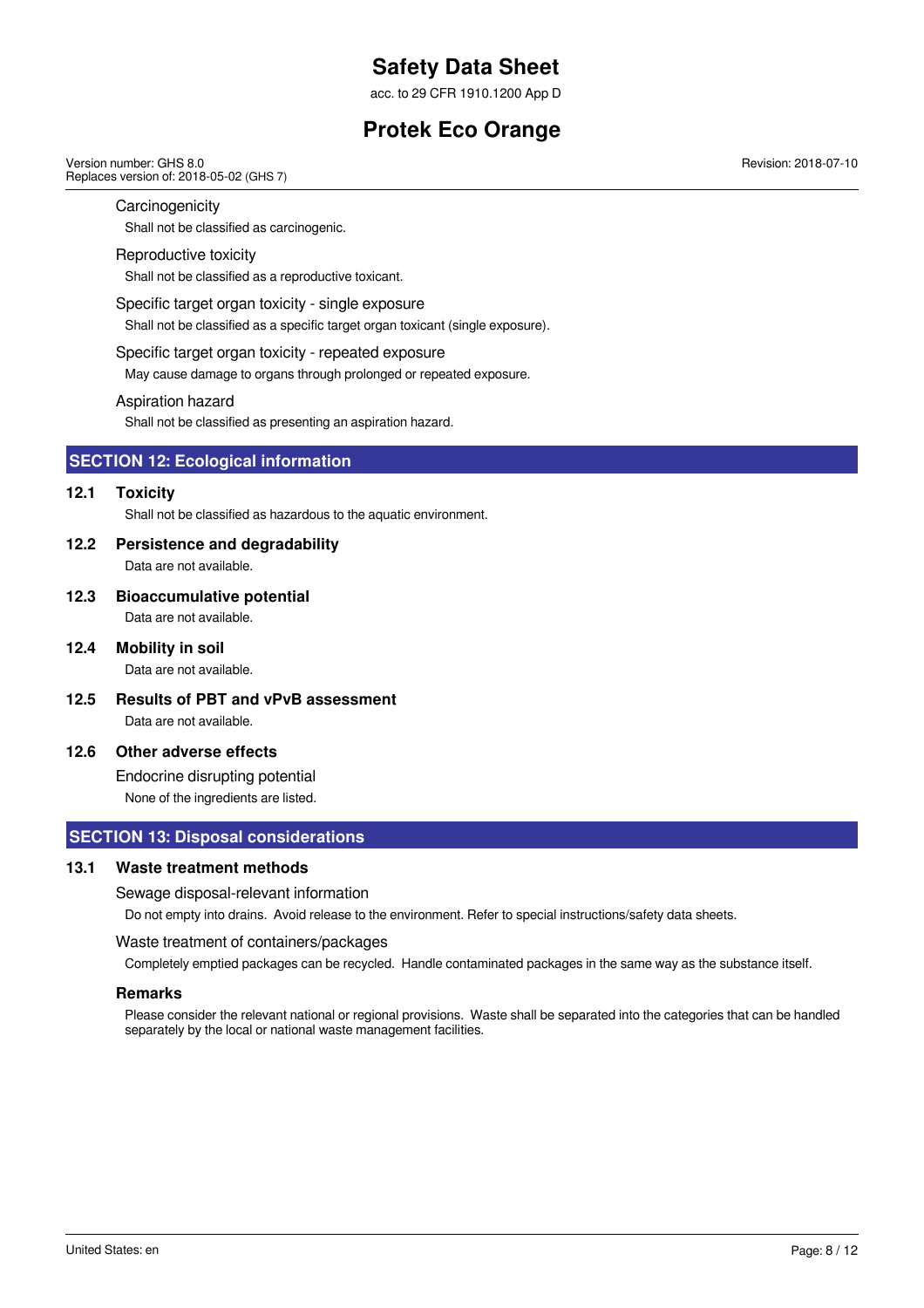acc. to 29 CFR 1910.1200 App D

## **Protek Eco Orange**

**SECTION 14: Transport information 14.1 UN number 14.1 UN** number **14.2 UN proper shipping name** not relevant **14.3 Transport hazard class(es)** none **14.4 Packing group not relevant 14.5 Environmental hazards** non-environmentally hazardous acc. to the dangerous goods regulations **14.6 Special precautions for user** Version number: GHS 8.0 Replaces version of: 2018-05-02 (GHS 7) Revision: 2018-07-10

# There is no additional information.

## **14.7 Transport in bulk according to Annex II of MARPOL and the IBC Code**

The cargo is not intended to be carried in bulk.

## **Information for each of the UN Model Regulations**

## **Transport of dangerous goods by road or rail (49 CFR US DOT)**

Not subject to transport regulations.

## **International Maritime Dangerous Goods Code (IMDG)**

Not subject to IMDG.

## **International Civil Aviation Organization (ICAO-IATA/DGR)**

Not subject to ICAO-IATA.

## **SECTION 15: Regulatory information**

## **15.1 Safety, health and environmental regulations specific for the product in question National regulations (United States)**

## **Superfund Amendment and Reauthorization Act (SARA TITLE III )**

- The List of Extremely Hazardous Substances and Their Threshold Planning Quantities (EPCRA Section 302, 304)

none of the ingredients are listed

- Specific Toxic Chemical Listings (EPCRA Section 313) none of the ingredients are listed

## **Comprehensive Environmental Response, Compensation, and Liability Act (CERCLA)**

- List of Hazardous Substances and Reportable Quantities (CERCLA section 102a) (40 CFR 302.4) none of the ingredients are listed

Clean Air Act

none of the ingredients are listed

## **California Environmental Protection Agency (Cal/EPA): Proposition 65 - Safe Drinking Water and Toxic Enforcement Act of 1987**

none of the ingredients are listed

### **Industry or sector specific available guidance(s)**

### **NPCA-HMIS® III**

Hazardous Materials Identification System. American Coatings Association.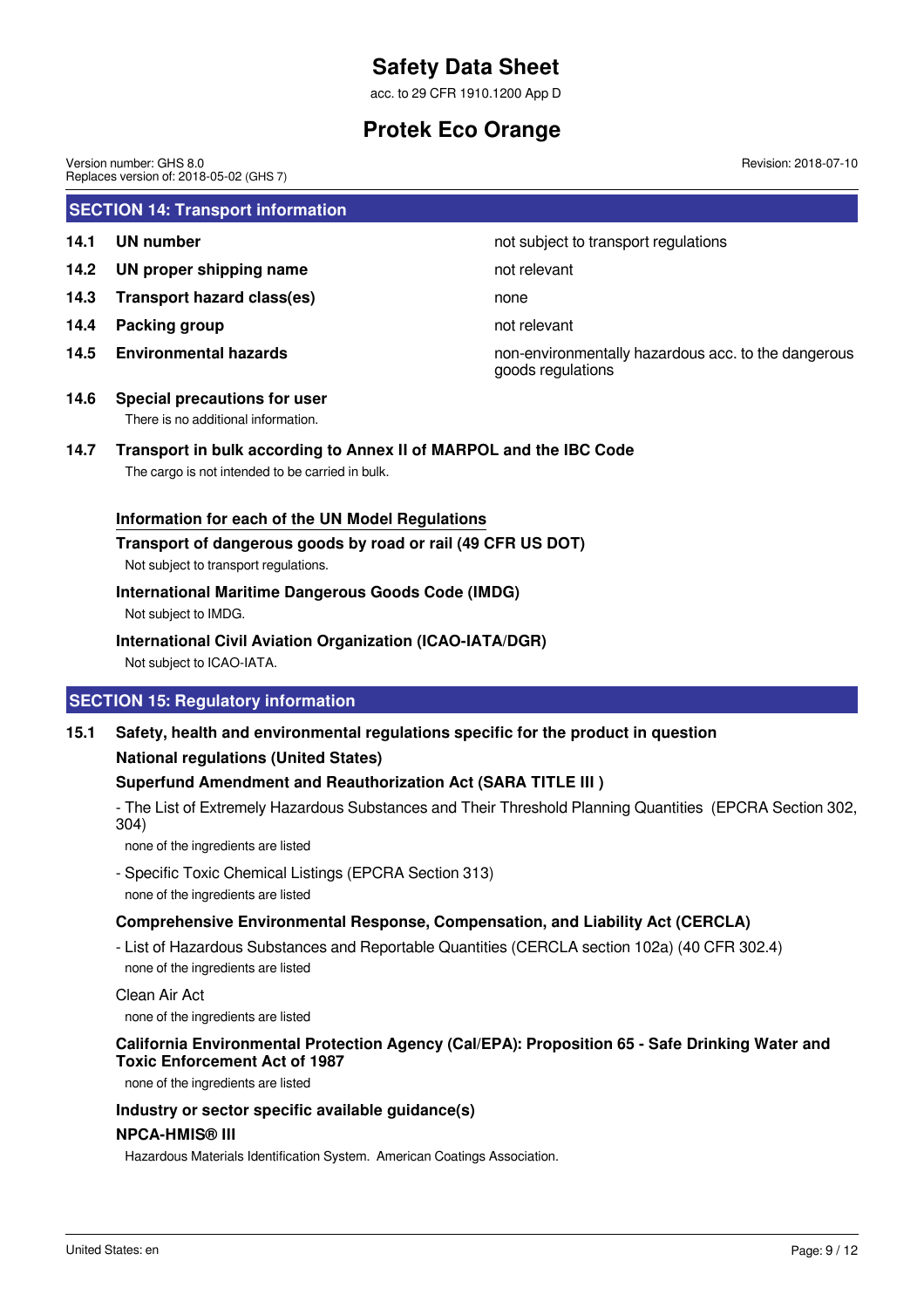acc. to 29 CFR 1910.1200 App D

## **Protek Eco Orange**

Version number: GHS 8.0 Replaces version of: 2018-05-02 (GHS 7) Revision: 2018-07-10

| Category            | <b>Rating</b> | <b>Description</b>                                                                                                                                            |
|---------------------|---------------|---------------------------------------------------------------------------------------------------------------------------------------------------------------|
| Chronic             |               | chronic (long-term) health effects may result from repeated overexposure                                                                                      |
| <b>Health</b>       |               | temporary or minor injury may occur                                                                                                                           |
| Flammability        |               | material that must be preheated before ignition can occur                                                                                                     |
| Physical hazard     |               | material that is normally stable, even under fire conditions, and will not react with water,<br>polymerize, decompose, condense, or self-react. Non-explosive |
| Personal protection |               |                                                                                                                                                               |

### **NFPA® 704**

National Fire Protection Association: Standard System for the Identification of the Hazards of Materials for Emergency Response (United States).

| Category       | Degree of<br>hazard | <b>Description</b>                                                                                  |
|----------------|---------------------|-----------------------------------------------------------------------------------------------------|
| Flammability   |                     | material that must be preheated before ignition can occur                                           |
| <b>Health</b>  |                     | material that, under emergency conditions, can cause temporary incapacitation or residual<br>injury |
| Instability    |                     | material that is normally stable, even under fire conditions                                        |
| Special hazard |                     |                                                                                                     |

#### **15.2 Chemical Safety Assessment**

Chemical safety assessments for substances in this mixture were not carried out.

## **SECTION 16: Other information, including date of preparation or last revision**

## **Indication of changes (revised safety data sheet)**

| <b>Section</b> | Former entry (text/value)                                   | Actual entry (text/value)                                                                                             | Safety-<br>relevant |
|----------------|-------------------------------------------------------------|-----------------------------------------------------------------------------------------------------------------------|---------------------|
| 2.1            |                                                             | Classification acc. to OSHA "Hazard Communica-<br>tion Standard" (29 CFR 1910.1200):<br>change in the listing (table) | yes                 |
| 2.2            |                                                             | - Pictograms:<br>change in the listing (table)                                                                        | yes                 |
| 2.2            |                                                             | - Hazard statements:<br>change in the listing (table)                                                                 | yes                 |
| 2.2            |                                                             | - Precautionary statements:<br>change in the listing (table)                                                          | yes                 |
| 2.2            | - Hazardous ingredients for labelling:<br>EDTA, anhydrous   | - Hazardous ingredients for labelling:<br>EDTA, anhydrous, Orange oil, sweet                                          | yes                 |
| 2.3            |                                                             | Hazards not otherwise classified                                                                                      | yes                 |
| 2.3            |                                                             | Hazards not otherwise classified:<br>change in the listing (table)                                                    | yes                 |
| 3.2            |                                                             | Description of the mixture:<br>change in the listing (table)                                                          | yes                 |
| 8.1            | Control parameters:<br>These information are not available. | Control parameters:<br>This information is not available.                                                             | yes                 |
| 8.1            |                                                             | Relevant DNELs of components of the mixture:<br>change in the listing (table)                                         | yes                 |
| 8.1            |                                                             | Relevant PNECs of components of the mixture:<br>change in the listing (table)                                         | ves                 |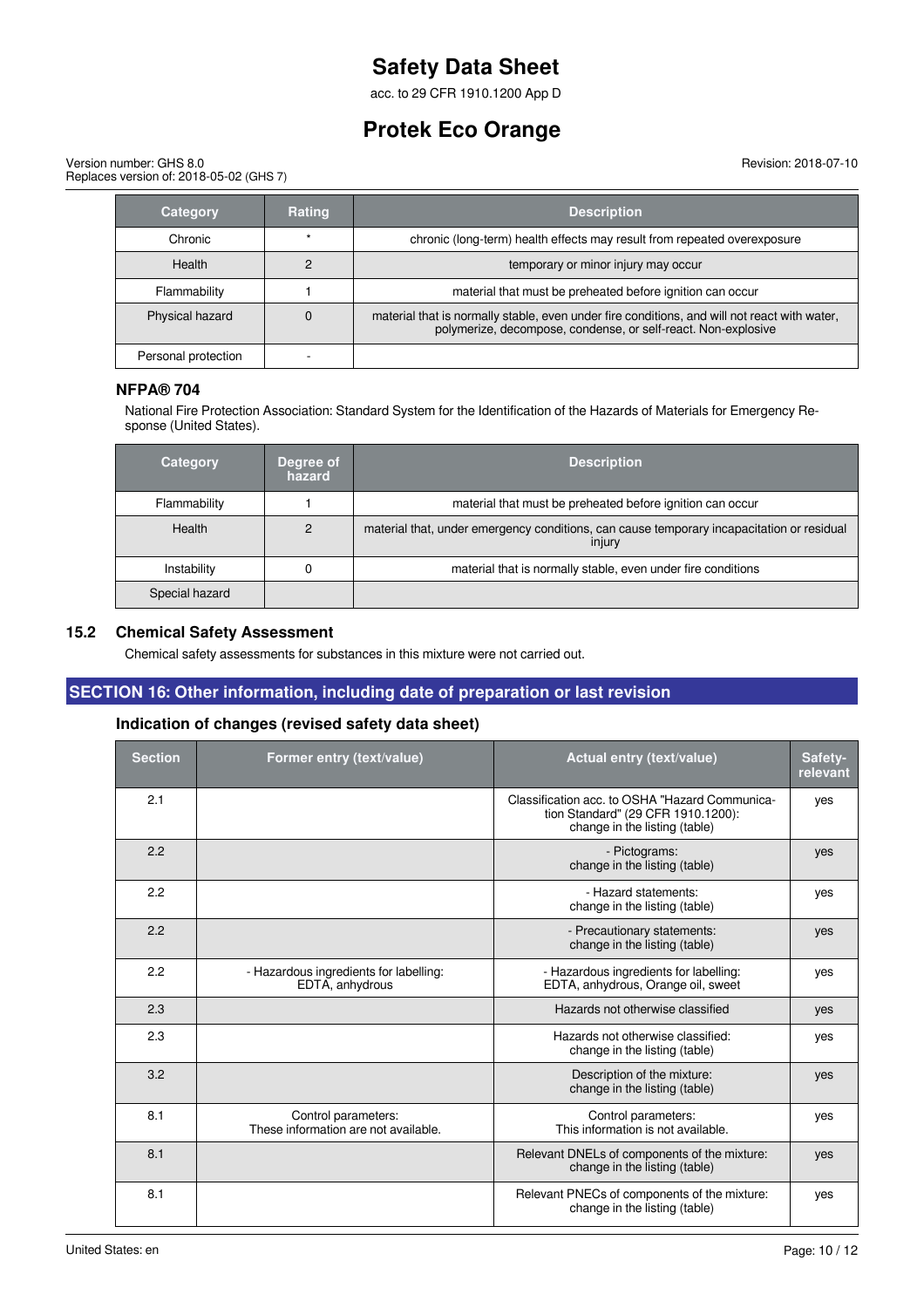acc. to 29 CFR 1910.1200 App D

## **Protek Eco Orange**

Version number: GHS 8.0 Replaces version of: 2018-05-02 (GHS 7)

| <b>Section</b> | Former entry (text/value)                                                                               | <b>Actual entry (text/value)</b>                                                                                | Safety-<br>relevant |
|----------------|---------------------------------------------------------------------------------------------------------|-----------------------------------------------------------------------------------------------------------------|---------------------|
| 9.1            | Flash point:<br>not determined                                                                          | Flash point:<br>not determined closed cup                                                                       | yes                 |
| 11.1           | Respiratory or skin sensitization:<br>Shall not be classified as a respiratory or skin sens-<br>itizer. | Respiratory or skin sensitization:<br>May cause an allergic skin reaction.                                      | yes                 |
| 15.1           | New Jersey Worker and Community Right to Know<br>Act:<br>none of the ingredients are listed             |                                                                                                                 | yes                 |
| 15.1           |                                                                                                         | NPCA-HMIS® III:<br>change in the listing (table)                                                                | yes                 |
| 15.1           |                                                                                                         | <b>NFPA® 704:</b><br>change in the listing (table)                                                              | yes                 |
| 16             |                                                                                                         | Abbreviations and acronyms:<br>change in the listing (table)                                                    | yes                 |
| 16             |                                                                                                         | List of relevant phrases (code and full text as stated<br>in chapter 2 and 3):<br>change in the listing (table) | yes                 |

## **Abbreviations and acronyms**

| Abbr.                 | <b>Descriptions of used abbreviations</b>                                                                     |
|-----------------------|---------------------------------------------------------------------------------------------------------------|
| 49 CFR US DOT         | 49 CFR § 40 U.S. Department of Transportation                                                                 |
| Acute Tox.            | Acute toxicity                                                                                                |
| Asp. Tox.             | Aspiration hazard                                                                                             |
| <b>ATE</b>            | <b>Acute Toxicity Estimate</b>                                                                                |
| CAS                   | Chemical Abstracts Service (service that maintains the most comprehensive list of chemical substances)        |
| <b>DGR</b>            | Dangerous Goods Regulations (see IATA/DGR)                                                                    |
| <b>DNEL</b>           | Derived No-Effect Level                                                                                       |
| Eye Dam.              | Seriously damaging to the eye                                                                                 |
| Eye Irrit.            | Irritant to the eye                                                                                           |
| Flam. Liq.            | Flammable liquid                                                                                              |
| <b>GHS</b>            | "Globally Harmonized System of Classification and Labelling of Chemicals" developed by the United Nations     |
| <b>IATA</b>           | International Air Transport Association                                                                       |
| <b>IATA/DGR</b>       | Dangerous Goods Regulations (DGR) for the air transport (IATA)                                                |
| <b>ICAO</b>           | International Civil Aviation Organization                                                                     |
| <b>IMDG</b>           | International Maritime Dangerous Goods Code                                                                   |
| <b>MARPOL</b>         | International Convention for the Prevention of Pollution from Ships (abbr. of "Marine Pollutant")             |
| Met. Corr.            | Substance or mixture corrosive to metals                                                                      |
| <b>NPCA-HMIS® III</b> | National Paint and Coatings Association: Hazardous Materials Identification System - HMIS® III, Third Edition |
| <b>OSHA</b>           | Occupational Safety and Health Administration (United States)                                                 |
| PBT                   | Persistent, Bioaccumulative and Toxic                                                                         |
| PNEC                  | <b>Predicted No-Effect Concentration</b>                                                                      |
| <b>RTECS</b>          | Registry of Toxic Effects of Chemical Substances (database of NIOSH with toxicological information)           |
| Skin Corr.            | Corrosive to skin                                                                                             |